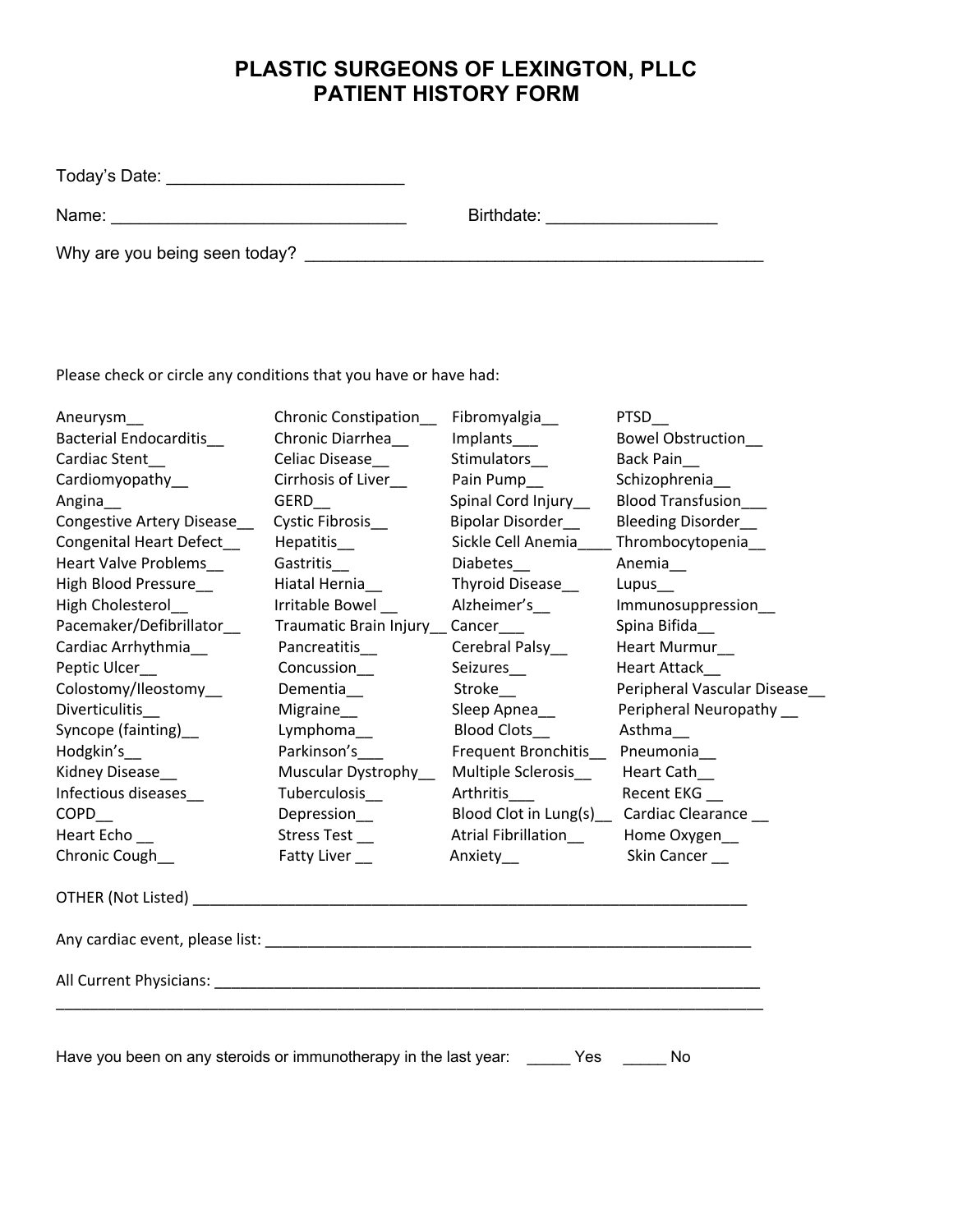|                                                                                                     |                                                                                     | Birthdate: ___________________              |
|-----------------------------------------------------------------------------------------------------|-------------------------------------------------------------------------------------|---------------------------------------------|
| <b>Previous Surgeries</b><br><u> 1989 - John Stein, Amerikaansk kanton (</u>                        |                                                                                     | Year                                        |
|                                                                                                     |                                                                                     |                                             |
|                                                                                                     |                                                                                     |                                             |
|                                                                                                     |                                                                                     |                                             |
| Marital Status: ___________________________________                                                 |                                                                                     |                                             |
| Do you smoke nicotine products? ___________________________Have you ever smoked? __________________ |                                                                                     |                                             |
|                                                                                                     |                                                                                     |                                             |
|                                                                                                     |                                                                                     |                                             |
|                                                                                                     |                                                                                     |                                             |
| <b>Current Medications</b>                                                                          |                                                                                     |                                             |
|                                                                                                     |                                                                                     | Dose; including strength                    |
|                                                                                                     |                                                                                     |                                             |
|                                                                                                     |                                                                                     |                                             |
|                                                                                                     |                                                                                     |                                             |
|                                                                                                     |                                                                                     |                                             |
|                                                                                                     |                                                                                     |                                             |
|                                                                                                     |                                                                                     |                                             |
| Drug Allergies<br><u> 1989 - Johann Barbara, martxa alemani</u> ar alemania                         | Reaction                                                                            |                                             |
|                                                                                                     |                                                                                     |                                             |
|                                                                                                     |                                                                                     |                                             |
|                                                                                                     |                                                                                     |                                             |
|                                                                                                     |                                                                                     |                                             |
|                                                                                                     |                                                                                     |                                             |
| Do you have an allergy to Latex?                                                                    | _Yes<br>No.                                                                         |                                             |
|                                                                                                     |                                                                                     |                                             |
|                                                                                                     | What additional services would you like to learn about? Please check all that apply |                                             |
| Dysport/Botox/Fillers<br>$\circ$                                                                    | <b>Browlift</b><br>$\circ$                                                          | <b>Breast Size</b><br>$\circ$               |
| Skin Care Products<br>$\circ$                                                                       | Drooping Eyelids<br>$\circ$                                                         | <b>Breast Shape</b><br>$\circ$              |
| <b>Body Contouring</b><br>$\circ$                                                                   | Under Eye Bags<br>$\circ$                                                           | <b>Breast Implant Correction</b><br>$\circ$ |
| Thin Lips<br>$\circ$                                                                                | Facial Wrinkles/ Sagging<br>$\circ$                                                 | <b>Breast Reconstruction</b><br>$\circ$     |
| <b>Eyelash Fullness or Thickness</b><br>$\circ$                                                     | Mole Removal<br>$\circ$                                                             | <b>Tummy Tuck</b><br>$\circ$                |
| Spider Veins<br>$\circ$                                                                             | Ear Size/ Shape<br>$\circ$                                                          | Upper Arm Lift<br>$\circ$                   |
| <b>Facial Redness</b><br>$\circ$                                                                    | Microneedling<br>$\circ$                                                            | Thigh Lift<br>$\circ$                       |
| Surgery After Massive Weight Loss<br>$\circ$                                                        | Hand Rejuvenation<br>$\circ$                                                        | <b>Butt Lift</b><br>$\circ$                 |
| Age Spots/ Freckles<br>$\circ$                                                                      | <b>Red or Raised Scars</b><br>$\circ$                                               | Liposuction<br>$\circ$                      |
| Laser Treatments for Pigment, Broken Vessels, Collagen Remodeling<br>$\circ$                        |                                                                                     |                                             |